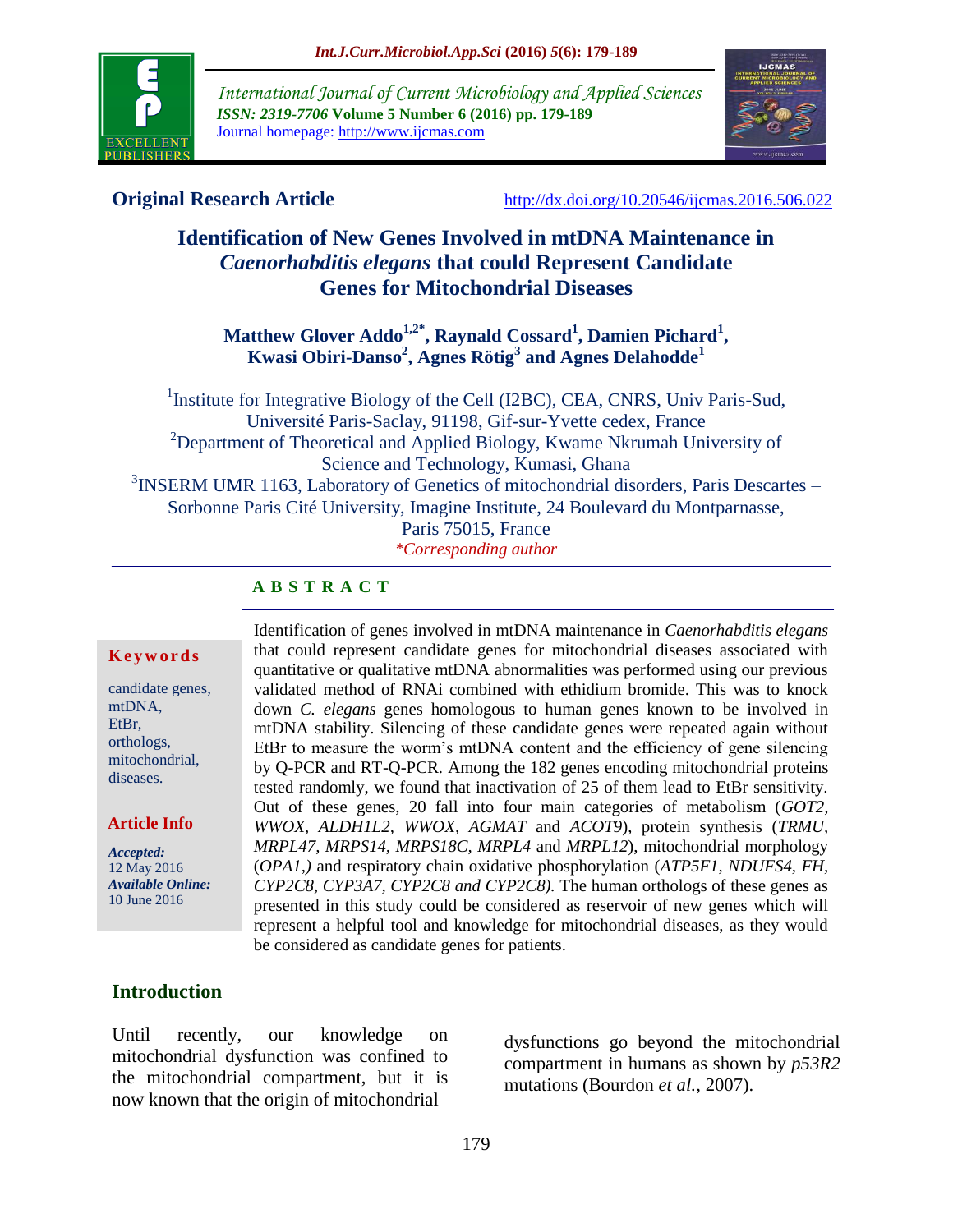Mitochondrial biogenesis is a very complex cellular process that requires the coordination of several mechanisms involving nuclear-mitochondrial communication, mitochondrial protein expression and import, mtDNA gene expression, assembly of multisubunit enzyme complexes, regulation of mitochondrial fission and fusion as well as mitochondrial turnover in response to various stimuli. Disruption of any of these processes can lead to defective mitochondrial function and therefore to a disease state. Several gene mutations have been already found in some patients or families but the disease causing gene has still to be determined in 80% of cases (Schaefera *et al*., 2004; Rötig, 2010).

In human, either qualitative or quantitative anomalies of the mitochondrial DNA (mtDNA) result in various types of mitochondrial diseases, notably serious illness especially in children. Few genes are known in human that lead to the instability of the mitochondrial genomes, most of them have been discovered from intensive researchs on patients suffering of a mitochondrial disease (Sarzi *et al*., 2007). The extensive conservation of mitochondrial structure, composition, and function across evolution offers a unique opportunity to expand the understanding of human mitochondrial biology and disease.

Most of the human genes involved in mtDNA maintenance have been identified by sequence homology with yeast genes. However, notable differences in mtDNA structure and dynamics between yeast and human did not make it a perfect tool to study the mtDNA maintenance. Indeed, the mitochondrial genome, 16.6 kb in human and 85.8 kb in yeast, is predominantly linear in yeast but is circular in human (Burger *et al*., 2003; Legros *et al*., 2004; Williamson

2002). Again, heteroplasmy is very frequently observed for mtDNA mutations in human, whereas yeast cannot normally maintain stably heteroplasmy (Shoubridge, 2001). Due to these differences, it is still believed that several other genes are yet to be characterized and that a pluricellular organism such as *C. elegans* can be helpful for this purpose.

The success of *C. elegans* as a model organism in biological research is attributed to a number of biological and easy handling properties of the worm. Addo *et al*., (2010) have shown that, suppression by RNA interference of genes involved in mtDNA replication such as polg-1, encoding the mitochondrial DNA polymerase, results in reduced mtDNA copy number but in a normal phenotype of the F1 worms. By combining RNAi of genes involved in mtDNA maintenance and EtBr exposure, Addo *et al*., (2010) were able to reveal a strong and specific phenotype (developmental larval arrest) associated to a severe decrease of mtDNA copy number.

It is therefore important to identify new genes involved in mtDNA maintenance in *C. elegans* that could represent candidate genes for mitochondrial diseases associated with quantitative or qualitative mtDNA abnormalities. Genomic-scale approaches have proposed a human mitochondrial proteome as MitoP2 (Andreoli *et al*., 2004). Ryohei *et al.* (2008) also used the information available for human mitochondrial proteins in the MitoP2 to search for *C. elegans* genes encoding mitochondrial proteins. In total, 1009 putative genes were identified by a BLAST search using 719 human proteins (Ryohei *et al*., 2008).

This study therefore aims by investigating in *C. elegans* the genes encoding mitochondrial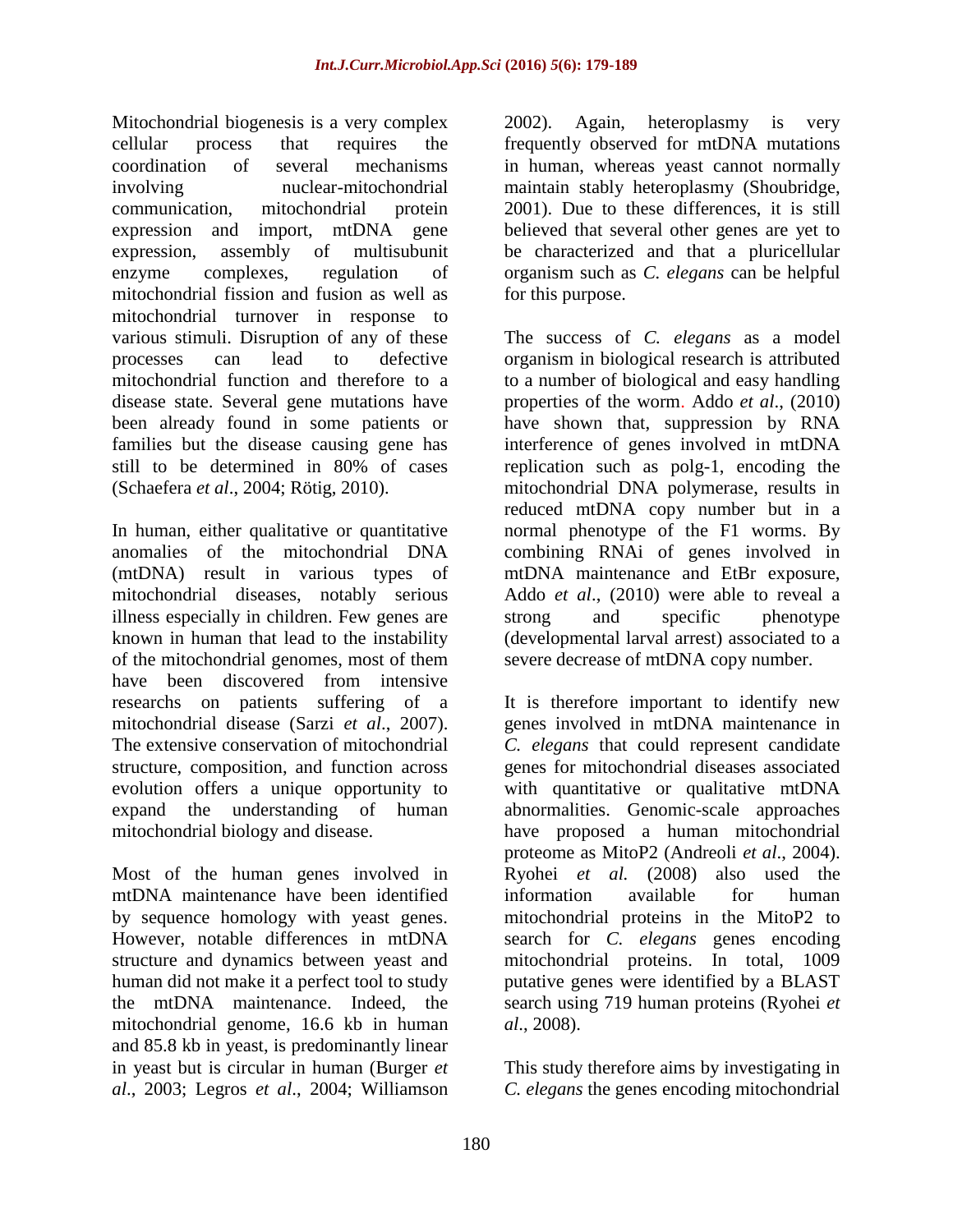proteins by undertaken a large scale screening of *C. elegans* genes. We began to perform this study by inactivation of genes encoding mitochondrial proteins by knocking down through RNAi *C. elegans*  genes encoding potential mitochondrial proteins.

### **Material and Methods**

### **Media and cultivation of** *E. coli*

Luria-Bertani-Media (LB) (Sambrook *et al.,* 1989): 1% (w/v) Tryptone; 0,5% (w/v) yeast extract; 1% (w/v) NaCl pH 7,5. For solid media 1,5% (w/v), Agar was added before sterilization. For plasmid selection, the antibiotic Ampicillin was used at a concentration of 0,1 mg/ml. *E. coli* was cultivated in Luria-Bertani-Medium over night at 37°C. Liquid cultures were incubated with shaking (150 rpm). To select transformants the antibiotic Ampicillin (100 mg/L) was added to the media.

## **Strain and Growth Conditions**

The *C. elegans* wild type strain N2 Bristol and *unc*-119 *(ed3)*III were used in this work and these were provided by the *Caenorhabditis* Genetics Center (CGC) at the University of Minnesota. The strains were maintained at 20°C on NGM plates seeded with *Escherichia coli* strains OP50 or HT115(DE3) following standard protocols (Brenner, 1974).

#### **Bacterial Preparation and Induction**

For feeding plates, Nematode Growth Medium (NGM) agar (Epstein and Shakes, 1995) was prepared including 25 µg/ml carbenicillin (carb) and 1mM IPTG (Kamath and Ahringer, 2003). 4.0 ml of agar was dispensed into 5cm plates (Nunc). Plates were allowed to dry inverted at room

temperature before use. Bacteria (HT115 strain) expressing the gene of interest in glycerol stocks were streaked onto LB–agar plates including 50 µg/ml Amp (LBA) and 15 µg/ ml Tet and incubated over-night. Large innocula of bacteria were picked, inoculated into LB broth with 50 µg/ml Amp, and grown for 6–8 hours with shaking at  $37^{\circ}$ C. Twenty (20) µl of 0.1M IPTG was added to 2ml of the incubated LBA (final concentration of 1mM) about 200µl of this culture was seeded/spread unto each of the above NGM derivative plates. The plates were dried thoroughly before being incubated overnight  $(-12-24)$  h) at room temperature in the dark to allow the bacteria to grow and to begin induction. *E. coli*  transformation was performed with the  $CaCl<sub>2</sub>$  method.

### **Worm Synchronization, Aliquoting, and Feeding**

N2 worms were cultured on standard NGM plates with OP50 *E. coli* prior to use in feeding experiments. Plates with large numbers of eggs were washed with M9 buffer (3 g of  $KH_2PO_4$ , 6 g of Na<sub>2</sub>HPO<sub>4</sub>, 5 g of NaCl, 1ml of 1M  $MgSO<sub>4</sub>$ , in H<sub>2</sub>O to 1 L). The solution was transferred to 15ml Eppendorf tubes, which were shaken vigorously by hand for 3–5 min to homogenize large worm particles. Eggs were pelleted by gentle centrifugation (2000 rpm) and were washed with M9 buffer. This is repeated 3 times. The supernatant was decanted leaving just about 500 µl on top of the pellet. 500  $\mu$ l of a freshly prepared 2X 10% hypochlorite solution (1.25 ml of 2N NaOH, 1 ml of Aldrich sodium hypochlorite solution,  $0.25$  ml of  $dH<sub>2</sub>O$ ) was added and vortexed quickly. The mixture is incubated at room temperature for 2 min and immediately 10 ml of M9 solution was added. It was centrifuged at 3000 rpm for 2 min. The supernatant was discarded and the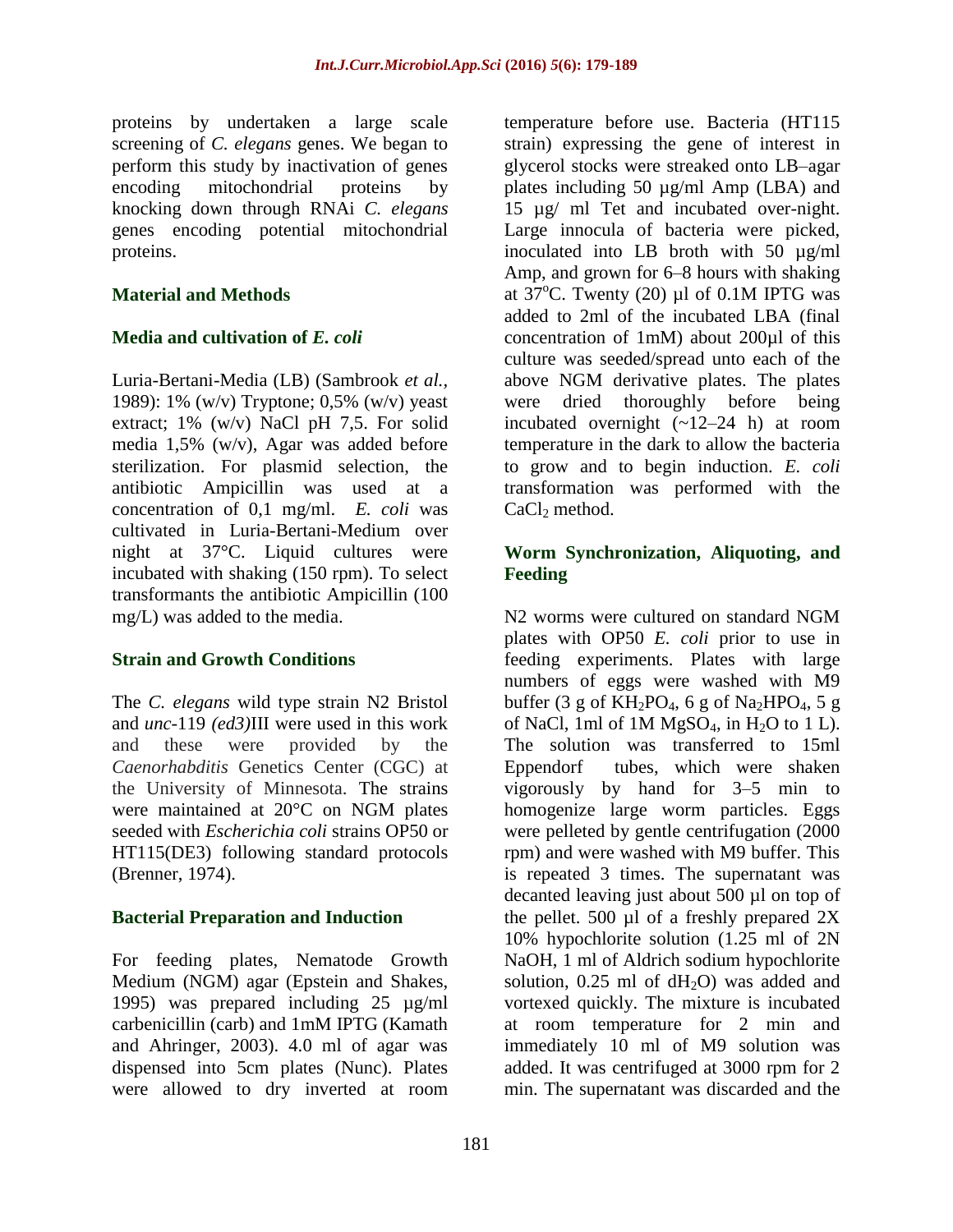last four steps were repeated  $4 - 5$  times by adding 10 ml of M9 on top of each wash. Finally, the supernatant was discarded leaving about 500 µl in the tube. The tube was then incubated at 20 $\degree$ C with 120 rpm shaking over-night. The resulting synchronized L1-stage worms were then put on standard NGM plates with OP50 or HT115 (DE3) and were allowed to develop to adults.

### **Molecular Biology Techniques**

Standard cloning and DNA plasmid extraction, electrophoresis, purification and precipitation were applied (Sambrook *et al*., 1989). Restriction endonucleases and DNA ligase (Fermentas) were used according to the manufacturer's specifications. PCRamplification of the fragments of interest was performed with High Fidelity DNA Polymerase (Roche) according to the manufacturer's specification. *E. coli*  transformation was performed with the  $CaCl<sub>2</sub>$  method.

#### **RNA Interference and EtBr Assay**

The RNAi experiments were performed using the feeding procedure described by Kamath (Kamath *et al*., 2003) with slight modifications (Addo *et al.,* 2010). Feeding RNAi clones were purchased from the Ahringer RNAi library (Geneservice Limited) and sequenced. A single colony of HT115 (DE3) bacteria of interest (RNase III-deficient *E. coli* strain, carrying IPTG inducible T7-RNA polymerase) was first grown overnight at 37°C in LB-ampicillin. The bacteria were then seeded onto NGM plates with 1 mM IPTG, 25 μg/ml carbenicillin, and 50 μg/ml ampicillin (Kamath *et al*., 2003). For ethidium bromide (EtBr) plates, stock solution of 10mg/ml was used to prepare different concentrations as required and added before dispensing into

the 5cm plates. Plates were then incubated at room temperature in a dark container for 48 h to allow the expression of the doublestranded RNA (dsRNA). Worms feeding on HT115 bacteria carrying the empty vector (L4440) were used as controls in all the experiments. Synchronized L1-stage N2 worms were placed onto NGM (RNAi) plates seeded with bacteria expressing the dsRNA gene of interest and were incubated for 72 h at 20°C. Four adult worms were independently picked up and transferred to fresh RNAi plates with or without different concentrations of ethidium bromide (EtBr). Worms were allowed to lay between 80 to 100 eggs before being removed. Eggs were immediately counted and the F1 progeny produced was analyzed after 3 and 4 days. At day 4, evaluation of the F1 progeny arrested at the L3 stage was compared to the number of adults on the same plate. The phenotype was scored as sensitive to RNAi and EtBr if more than 80% of worms were arrested at the L3-stage on plates containing 50 μg/ml of EtBr. A gene was considered as positive for a given phenotype if the same result was observed in at least two independent feeding experiments.

### **Investigation of mtDNA Integrity by Real-Time PCR (RT-PCR)**

The efficiency and the specificity of the depleted transcripts in worms subjected to RNAi, was performed using a semiquantitative RT-PCR analysis of each of the identified mRNA level in the corresponding RNAi mutants. Briefly, total RNA was isolated from N2 worms fed on RNAi bacteria (HT115(DE3) strain) containing either the empty RNAi vector L4440 or the gene of interest dsRNA producing vectors with TRIzol Reagent (Invitrogen). RNA was treated with DNaseI (Invitrogen). First, single-strand cDNAs were synthesized (as described above) using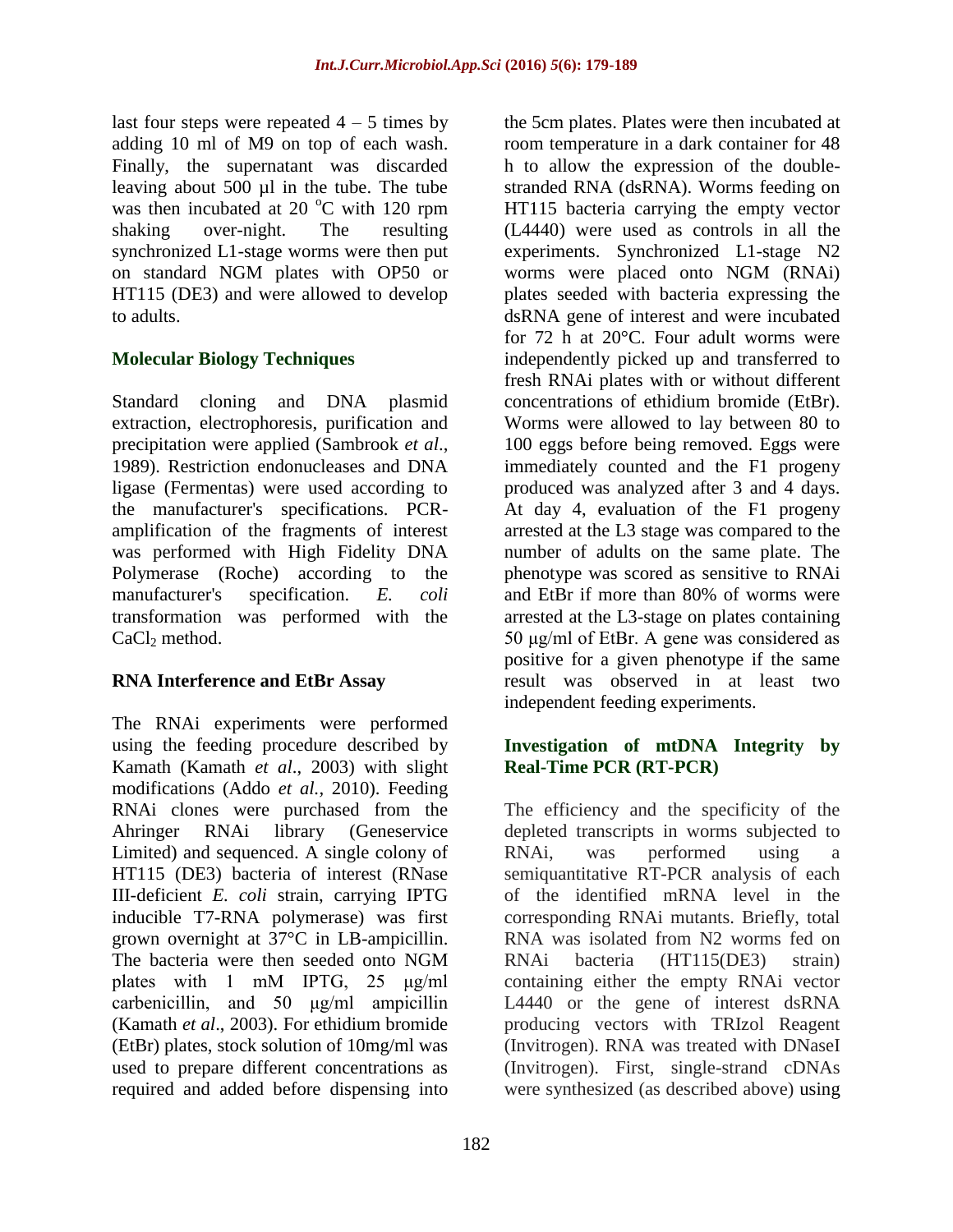the reverse transcriptase SuperScript VILO™ and subsequently PCR amplified with the Expand High fidelity PCR system (Invitrogen) and PCR-amplified. The amplification of a 426-bp fragment of the *ama-1* cDNA was used as internal control. The amplified fragments were cloned into the pGEM-T easy vector (Promega). The inserts were sequenced on both strands. The integrity of mtDNA was checked by longrange PCR (Expand Long Template; Roche) using a pair of primers distant of 8561 bp (f-GAGCGTCATTTATTGGGAAG and r-CACAAAGGTCGACATATCAAC).

### **Bioinformatics Tools**

BLAST information available in the *Saccharomyces* Genome Database was used to explore the *C. elegans* homologs for yeast genes at: [http://www.yeastgenome.org/cgi](http://www.yeastgenome.org/cgi-bin/blast-sgd.pl)[bin/blast-sgd.pl](http://www.yeastgenome.org/cgi-bin/blast-sgd.pl)

MITOP2 was used to find the *C. elegans* homologs to yeast genes which are completely devoid of mtDNA (rho0) upon their inactivation:<http://ihg.gsf.de/mitop2>

#### **Results and Discussion**

A systematic screening by RNAi and EtBr exposure of 25% of the *C. elegans* genes encoding mitochondrial proteins was carried out. Among the 182 genes encoding mitochondrial proteins tested randomly, we found that inactivation of 25 of them lead to EtBr sensitivity (Table 1 - 4). These genes may represent genes important for the stability of the mtDNA in *C. elegans*. To confirm these results, silencing of these candidate genes were repeated again without EtBr to measure the animal's mtDNA content and the efficiency of gene silencing by Q-PCR and RT-Q-PCR respectively as described in the methods.

Most of these genes fall into four main

categories of metabolism, protein synthesis, mitochondrial morphology and respiratory chain (oxidative phosphorylation):

## **Metabolism**

The metabolic genes identified are expected since they encode metabolic proteins that have been already isolated as nucleoid components in different organisms (Table 1). Some of these genes like Aco1 (Aconitase), Ilv5 (acetohydroxyacid reductoisomerase), Ilv6 (acetolactate synthase), Lsc1 (alpha subunit of succinyl-CoA ligase), Pda1 (E1 alpha subunit of the pyruvate dehydrogenase (PDH) complex), and Pdb1 (E1 beta subunit of the pyruvate dehydrogenase (PDH) complex) have been found in *S. cerevisiae.* Some of them have been found as very important for mtDNA stability (Kucej and Butow, 2007) in these organisms. In Humans, AAT (aspartate aminotransferase), CPS1 (carbamoyl phosphate synthetase), CPT1A (carnitine palmitoyl transferase), DECR (2,4-dienoyl-CoA reductase), HADHA (hydroxyacyl dehydrogenase A), MDH (malate dehydrogenase), PDX3 (peroxide reductase), SHMT2 (serine hydroxymethyl transferase) have also been found.

Since there are very few overlap between metabolic proteins present in nucleoids of different species, which are supposed to be close to mtDNA, it is proposed that in *C. elegans* these metabolic genes also have a role on mtDNA stability perhaps as nucleoid components. For example, in this study, it was found that the gene *alh-3* (10 formyltetrahydrofolate dehydrogenase) (Table 1), which is orthologous to the human arginase 1 and genes encoding putative functions such as acyl-CoA thioester hydrolase and probable oxidoreductase is one of such genes.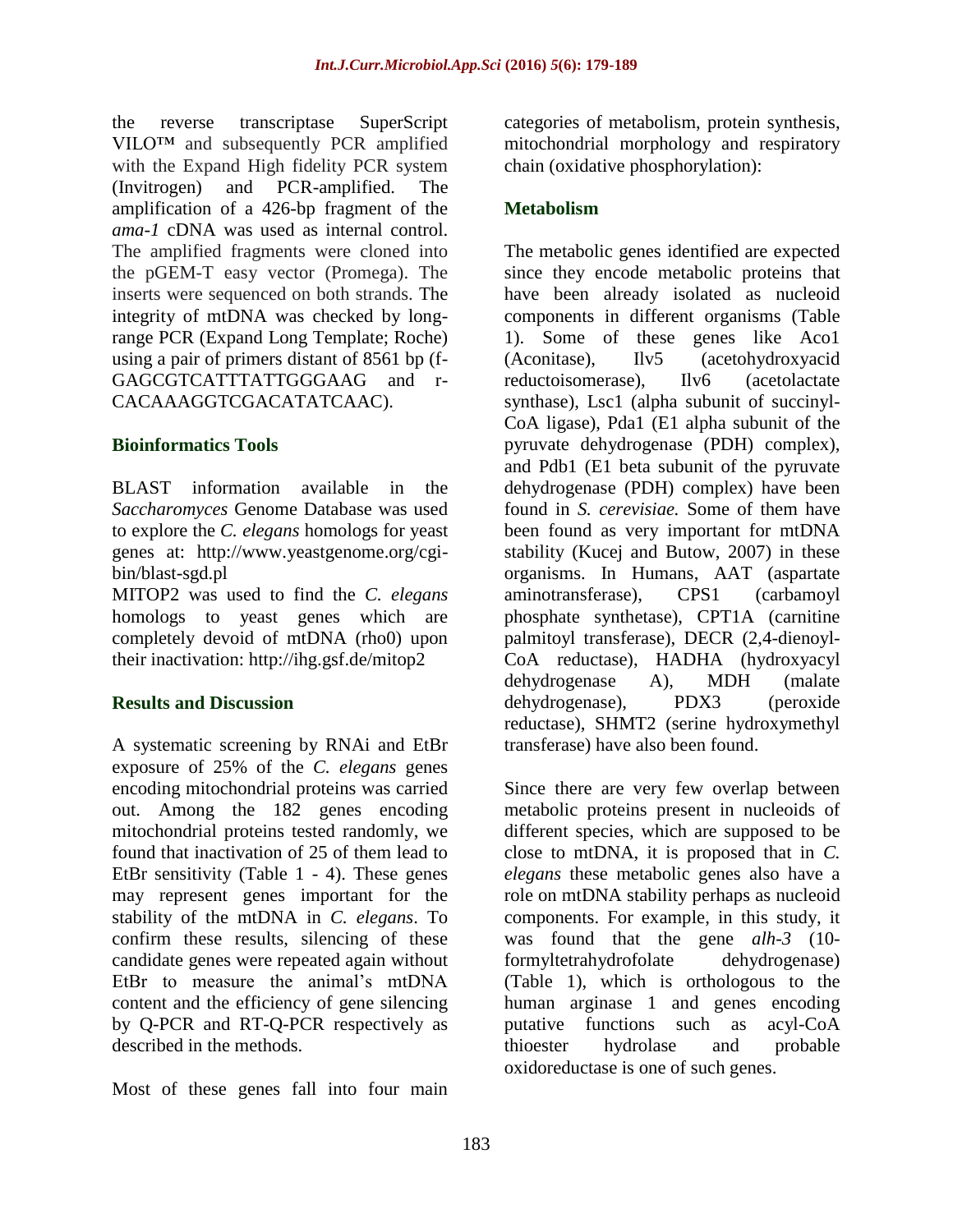#### **Protein Synthesis**

All the genes encoding mitochondrial ribosomal proteins tested in our screen led to EtBr sensitivity when inactivated (homologs of human MRPL12, MRPL4, MRPL47, MRPS14, MRPS18) (Table 2). However inactivating other components of the mitochondrial translation machinery such as some tRNA synthetases or the mitochondrial translational release factor 1 does not lead to EtBr sensitivity. These results suggest that in *C. elegans* mitochondrial ribosomes (large and small subunits) are important for mtDNA maintenance. In human, mutations in mitochondrial ribosomal protein MRPS22 and MRPS16 have been described in severe fatal respiratory chain dysfunction due to impaired translation of mitochondrial mRNAs. Southern blot analysis of muscle DNA revealed normal sized mtDNA but decreased mtDNA content, suggesting mtDNA depletion (Saada *et al*., 2007). Moreover, human MRPL12 has been shown to interact with POLRMT suggesting that MRPL12 can play a role in a potential novel regulatory mechanism that coordinates mitochondrial transcription with translation and/or ribosome biogenesis during mitochondrial gene expression (Wang *et al*., 2007). Interestingly, Addo *et al*., (2010) found that inactivation of POLRMT and MRPL12 (in this study) both lead to EtBr sensitivity evocative of mtDNA depletion suggesting that this interaction may also exist in *C. elegans* mitochondrial transcription.

Altogether, these results seem to indicate that part of the translation machinery, at least mitochondrial ribosomes, is needed for a normal mtDNA content in *C. elegans*.

#### **Mitochondrial morphology**

Four genes have been tested in this screen, two genes (*fis-1* and *fis-2*)(results not

shown) homologous to the human FIS1 gene involved in the mitochondrial fission process, *eat-3* homologous to OPA1 involved in mitochondrial fusion and *letm-1* homologous to LETM1 (gene associated with Wolf-Hirschhorn syndrome: pre and postnatal growth retardation, severe mental retardation, and developmental delay with microcephaly) are important for the mitochondrial tubular shape. Only inactivation of eat-3 (OPA1) leads to a strong sensitive phenotype on EtBr suggesting mtDNA depletion (Table 3).

Both in human and in yeast, mutations in this gene lead to mitochondrial fragmention and loss of mtDNA. In *C. elegans eat-3* has been shown to be required for proper regulation of inner mitochondrial membrane fusion and normal mitochondrial oxidative phosphorylation function (Rolland *et al*., 2009). How this protein affects oxidative phosphorylation has not been determined however, these results strongly support that *eat-3* also plays a role on mtDNA maintenance in *C. elegans*.

#### **Respiratory Chain – Oxidative Phosphorylation**

#### **Cytochrome P450**

We found genes in the cytochrome P450 category which is involved in the respiratory chain complex and of the cytochrome P450 family (Table 4). Cytochromes P450 (CYPs) is a large and diverse group of enzymes that belong to the superfamily of proteins containing a heme cofactor and, therefore, are hemoproteins. Humans have 57 genes and more than 59 pseudogenes divided among 18 families of cytochrome P450 genes and 43 subfamilies. Most of them are mono-oxygenases that metabolize thousands of endogenous and exogenous chemicals. The substrates of CYP enzymes include metabolic intermediates such as lipids and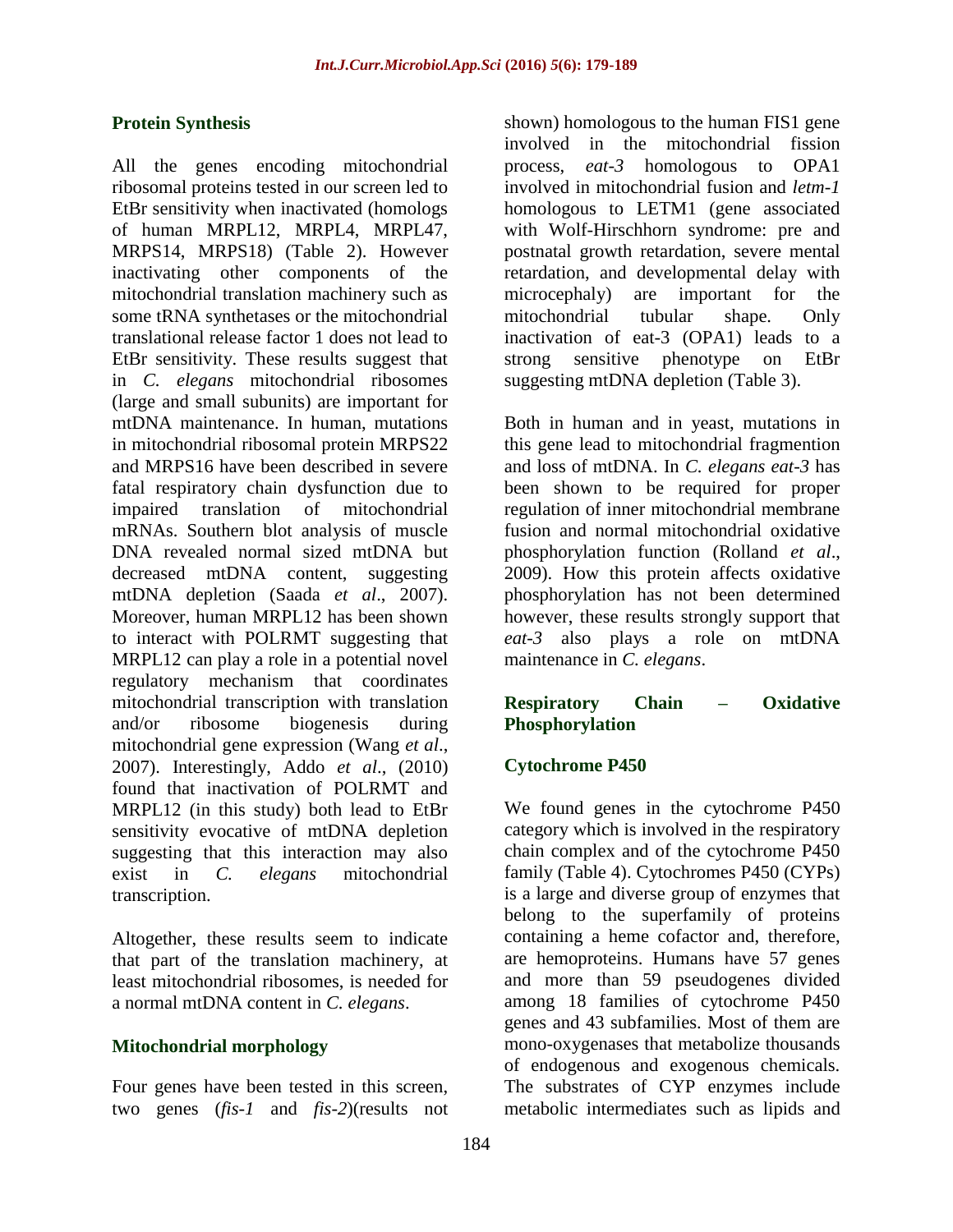steroidal hormones, as well as xenobiotic substances such as drugs and other toxic chemicals.

In *C. elegans*, 80 cytochrome P450s NADPH-dependent mono-oxygenases exist. Among the 17 different Cytochrome P450 genes tested in our screen, inactivation of genes encoding Cytochrome P450 2C8 family (3) and one of the 3A7 family (Table 4) leads to EtBr sensitive phenotype. Finding this class of genes is not surprising if we consider that they can act on EtBr to avoid its toxic effect.

#### **Oxidative Phosphorylation**

Our results also showed one gene belonging to the mitochondrial ATP synthase (homolog of human ATP5F1, encoding the subunit b of Complex V), the subunit 18kDa of the NADH-ubiquinone oxidoreductase (NDUFS4, complex I) and the fumarate hydratase (FH) of the Krebs cycle (Table 4). This last enzyme is localized both in the cytosol and mitochondria and catalyzes the conversion of fumarate to malate. In human, mutations in this gene can cause fumarase deficiency and lead to an amazing variety of disease phenotypes, ranging from childhood

encephalomyopathies, similar to those caused by recessive mutations of the mitochondrial respiratory chain and by some mtDNA mutations, to hereditary tumor formation (Bourgeron *et al*., 1994, Raimundo *et al*., 2008). Up to date, no studies on fumarase deficiency have addressed the question of mtDNA stability.

The NADH-ubiquinone oxidoreductase complex (complex I) is located in the inner mitochondrial membrane. NDUFS4 is not part of the catalytic core of complex I and its catalytic site is exposed to the matrix side of the inner mitochondrial membrane (Sardanelli *et al.*, 1996). It is not directly involved in electron transport within complex I, but is thought to play an important role in the assembly and/or stability of the complex (Kruse *et al*., 2008) and may play a regulatory role because it can be phosphorylated (Papa *et al*., 2001). In human, mutations in this gene are implicated in Parkinson's disease and have been found in one case of early onset hypertrophic cardiomyopathy and encephalopathy. These results suggest that the catalytic activity of Complex It does not seem to be important for mtDNA activity but rather the correct assembly and /or stability of the complex.

| %L3<br>arrest | Ce<br>name   | Target gene         | <b>RNAi</b><br>library | Human<br>name     | Human information                                                     | <b>Gene category</b> |
|---------------|--------------|---------------------|------------------------|-------------------|-----------------------------------------------------------------------|----------------------|
| 90            | $\mathbf{x}$ | C14F11.1a           | $X-3I16$               | GOT <sub>2</sub>  | Aspartate aminotransferase,<br>mitochondrial precursor1.3e-156 97.8%  | <b>METABOLISM</b>    |
| 95            | $\mathbf{x}$ | DC2.5               | $V-1E11$               | <b>WWOX</b>       | Probable oxidoreductase, FOR II protein<br>2.8e-39 98.1%              | <b>METABOLISM</b>    |
| 94            | alh $-3$     | F36H1.6             | $IV-5J04$              | ALDH1L2           | 10-formyltetrahydrofolate<br>dehydrogenase 5.3e-275 99.5%             | <b>METABOLISM</b>    |
| 98            | $\mathbf{x}$ | K10H10.6            | $II-9M15$              | <b>WWOX</b>       | Probable oxidoreductase, FOR II protein<br>6.3e-4295.9%               | <b>METABOLISM</b>    |
| 99            | $\mathbf{x}$ | T <sub>21F4.1</sub> | $X-3I19$               | <b>AGMAT</b>      | Splice Isoform 2 of Arginase 1 1.6e-29<br>67.9%                       | <b>METABOLISM</b>    |
| 90            | $\mathbf{x}$ | T07D3.9a            | $II-1F09$              | ACOT <sub>9</sub> | Similar to Putative acyl-CoA thioester<br>hydrolase CGI-162e-48 83.2% | <b>METABOLISM</b>    |

**Table.1** Human homologs of *Caenorhabditis elegans* metabolic proteins sensitive to Ethidium Bromide RNA interference (RNAi)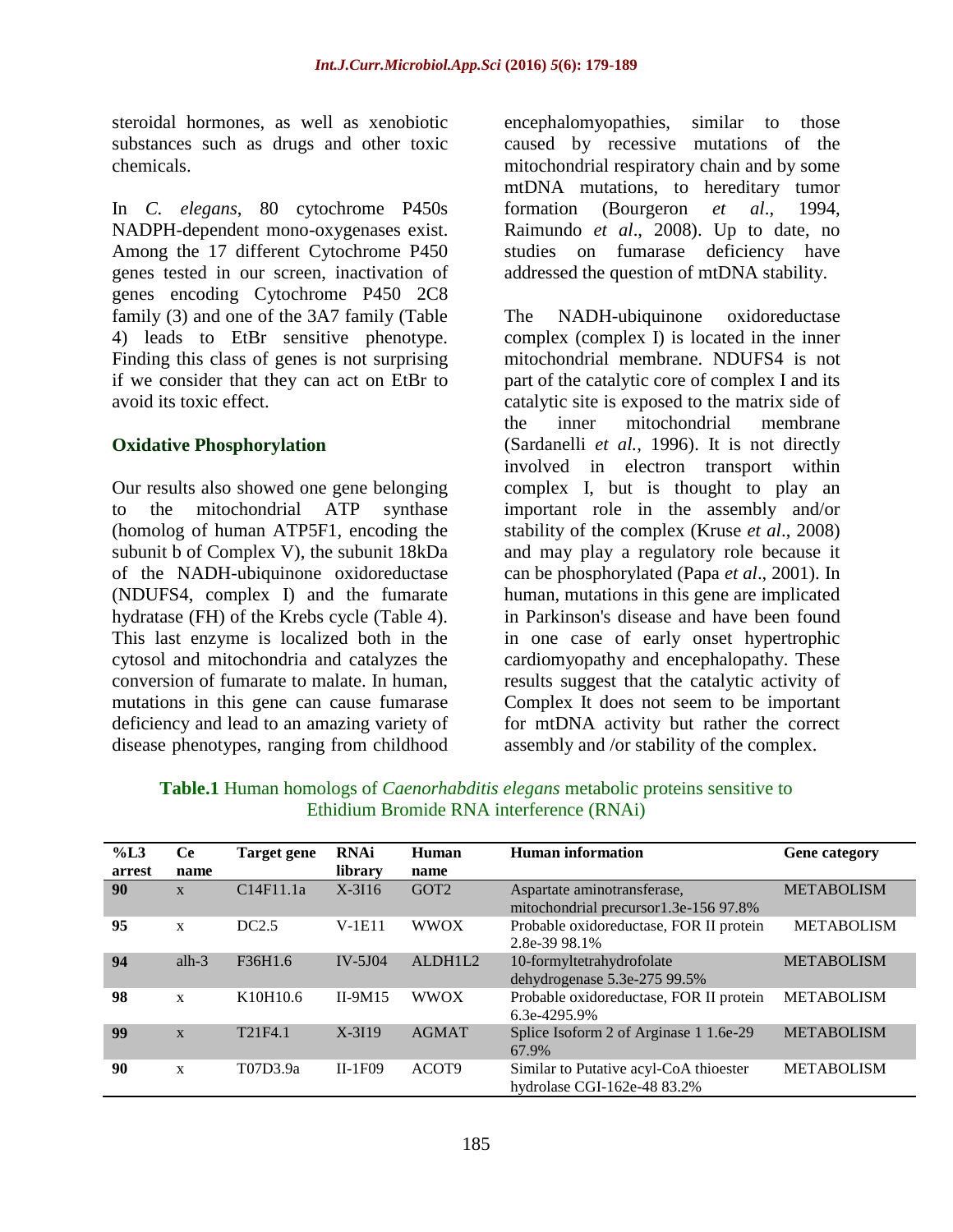| $\%L3$<br>arrest | <b>Ce</b><br>name | <b>Target</b><br>gene | <b>RNAi</b><br>library | Human<br>name | Human information                                                                       | <b>Gene category</b>               |
|------------------|-------------------|-----------------------|------------------------|---------------|-----------------------------------------------------------------------------------------|------------------------------------|
| 100              | $\mathbf{x}$      | B0035.16              | $IV-6E15$              | <b>TRMU</b>   | tRNA(5-methylaminomethyl-2-thiouridylate)-<br>methyltransferase 3.3e-68 97.9%           | <b>PROTEIN</b><br><b>SYNTHESIS</b> |
| 99               | X                 | B0261.4               | $I-2G22$               | MRPL47        | protein L47, mitochondrial<br>ribosomal<br>39S<br>precursor 2.5e-24 52.0%               | <b>PROTEIN</b><br><b>SYNTHESIS</b> |
| 100              | $\mathbf{x}$      | T01E8.6               | $II-7O21$              | MRPS14        | Mitochondrial 2S ribosomal protein S14 5.4e-18<br>53.3%                                 | <b>PROTEIN</b><br><b>SYNTHESIS</b> |
| 96               | $\mathbf{x}$      | T14B4.2               | $II-5M13$              | MRPS18C       | S <sub>18</sub> c, mitochondrial<br>ribosomal protein<br>28S<br>precursor 3.2e-21 69.1% | <b>PROTEIN</b><br><b>SYNTHESIS</b> |
| 100              | $\mathbf{x}$      | T23B12.2              | $V-6E01$               | MRPL4         | Mitochondrial ribosomal protein L4, isoform a<br>7e-54 95.3%                            | <b>PROTEIN</b><br><b>SYNTHESIS</b> |
| 100              | $\mathbf x$       | W09D10.3              | $III-5P17$             | MRPL12        | L12.<br>mitochondrial<br>protein<br>39S<br>ribosomal<br>precursor $5e-26$ 79.2%         | <b>PROTEIN</b><br><b>SYNTHESIS</b> |

#### **Table.2** Human homologs of *Caenorhabditis elegans* ribosomal proteins sensitive to Ethidium Bromide RNA interference (RNAi)

#### **Table.3** Human homologs of *Caenorhabditis elegans* mitochondrial morphology protein sensitive to Ethidium Bromide RNA interference (RNAi)

| %L3        | Ce    | <b>Target</b> | <b>RNAi</b> | Human | Human information                           | <b>Gene category</b> |
|------------|-------|---------------|-------------|-------|---------------------------------------------|----------------------|
| arrest     | name  | gene          | librarv     | name  |                                             |                      |
| <b>100</b> | eat-3 | D2013.5       | $II-6L23$   | OPA1  | Optic atrophy 1 is Of Orm $83.5e-23983.6\%$ | <b>MORPHOLOGY</b>    |

#### **Table.4** Human homologs of Caenorhabditis elegans Respiratory chain proteins sensitive to Ethidium Bromide RNA interference (RNAi)

| %L3    | Ce name                  | Target gene                       | <b>RNAi</b> | Human                           | Human information                                             | <b>Gene category</b>              |
|--------|--------------------------|-----------------------------------|-------------|---------------------------------|---------------------------------------------------------------|-----------------------------------|
| arrest |                          |                                   | library     | name                            |                                                               |                                   |
| 100    | $asb-2$                  | F02E8.1                           | $X-2N13$    | ATP5F1                          | ATP Synthase chain, mitochondrial precursor                   | RESP. CHAIN OXID.                 |
|        |                          |                                   |             |                                 | $4.9e-1166.6\%$                                               | PHOSPHORYLA.                      |
| 96     | $1p$ d $-5$              | ZK973.10                          | $I-1L24$    | NDUFS4                          | NADH-ubiquinone oxidoreductase<br>18 kDa                      | RESP. CHAIN OXID.                 |
|        |                          |                                   |             |                                 | mitochondrial<br>subunit.<br>precursor<br>$4.3e-35$<br>64.3%  | PHOSPHORYLA.                      |
| 100    | $f$ um $-1$              | H14A12.2a                         | $III-3P22$  | <b>FH</b>                       | Fumarate hydratase, mitochondrial precursor<br>4.2e-189 97.8% | RESP. CHAIN OXID.<br>PHOSPHORYLA. |
| 92     | $cvp-33B1$               | C <sub>25</sub> E <sub>10.2</sub> | $V-6I24$    | CYP <sub>2</sub> C <sub>8</sub> | Cytochrome P450 2C8 2.2e-61 95.2%                             | RESP. CHAIN OXID.<br>PHOSPHORYLA. |
| 91     | $cvp-13B1$               | F02C12.5a                         | $X-6E10$    | CYP3A7                          | Cytochrome P450 variant 3A7 2.8e-39 69.3%                     | RESP. CHAIN OXID.<br>PHOSPHORYLA. |
| 93     | $\text{cvp-}33\text{c}5$ | F41B5.3                           | $V-2K09$    | CYP2C8                          | Cytochrome P450 2C8 5.8e-68 93.3%                             | RESP. CHAIN OXID.                 |
|        |                          |                                   |             |                                 |                                                               | PHOSPHORYLA.                      |
| 98     | $\text{cyp-}35\text{A}5$ | K07C6.5                           | $V-3K04$    | CYP2C8                          | Cytochrome P450 2C8 1.2e-53 93.9%                             | RESP. CHAIN OXID.                 |
|        |                          |                                   |             |                                 |                                                               | PHOSPHORYLA.                      |

ATP5F1 or *C. elegans asb-2* encodes the b subunit of the membrane-bound  $F_0$  proton channel portion of the mitochondrial ATP synthase. This gene has a paralog *asb-1* and large-scale RNAi experiments indicate that asb-2 activity is involved in larval development as well as for normal body

morphology, lifespan, and growth rate, whereas asb-1 activity is needed for embryonic viability and for normal proliferation of germline cells, specifically their progression to meiosis (Simmer at al., 2003; Rual *et al*., 2004).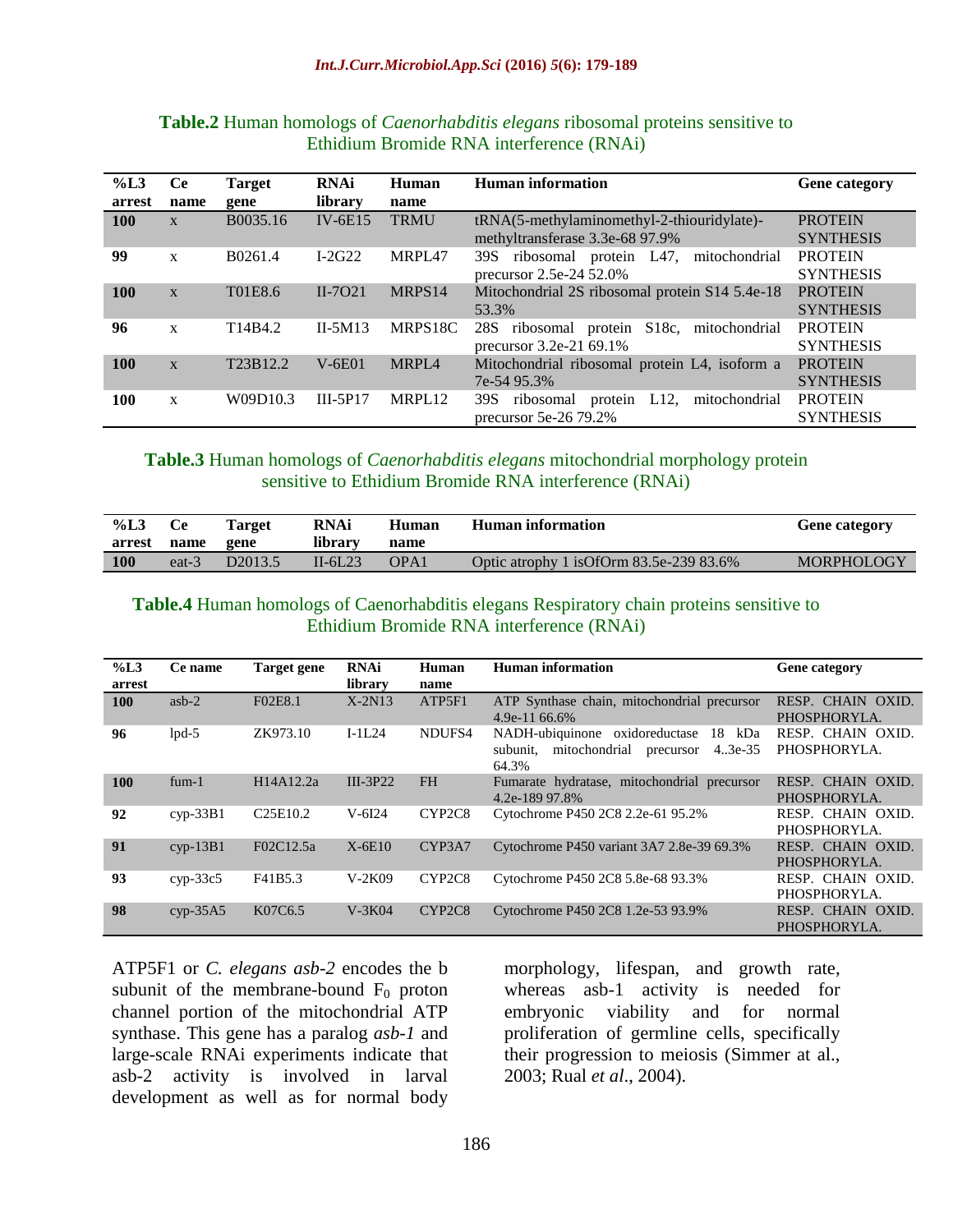The mitochondrial ATP synthase is a membrane-bound protein complex that catalyzes the formation of ATP from ADP and inorganic phosphate. It has been shown, in yeast, that subunit b, required for ATP synthesis, contributes to the oligomerization of the complex. It is involved in the stability of supramolecular species of yeast ATP synthase in the mitochondrial membrane (Weimann *et al*., 2008). In yeast a deletion mutant of *ATP7* (subunit d), the catalytic portion  $F_1$  was loosely bound to the membrane part and the mitochondrially encoded hydrophobic subunit 6 (subunit *a* of the F<sub>0</sub>) was not present (Norais *et al.*, 1991).

All in all, these results also point to an important role of the ATP synthase in mtDNA maintenance in *C. elegans*. Whether these proteins or the ATP synthase play a direct role on mtDNA stability in addition to its role in synthesis of ATP is very interesting and deserves more experiments.

In conclusion, our work has enabled us to identify certain genes that may have a role on mtDNA stability perhaps as nucleoid components. The human orthologs of these genes as presented in this study should therefore be considered as reservoir of new genes which will represent a helpful tool and knowledge for mitochondrial diseases, as they would be considered as candidate genes for patients.

## **Acknowledgement**

The authors acknowledge the French Government through its Embassy in Ghana for the financial support extended to this study.

## **References**

Addo, M.G., Cossard, R., Pichard, D., Obiri-Danso, K., Rötig, A., Delahodde, A. 2010. *Caenorhabditis elegans*, a pluricellular model organism to screen new genes involved in mitochondrial genome maintenance. *Biochim Biophys Acta.* 1802(9): 765- 73

- Andreoli, C., Prokisch, H., Hörtnagel, K., Mueller, J.C., Münsterkötter, M., Scharfe, I.C., Meitinger, T. 2004. MitoP2, an integrated database on mitochondrial proteins in yeast and man. *Nucleic Acids Res.,* 32(Database issue): D459–D462.)
- Bourdon, A., Minai, L., Serre, V., Jais, J. P., Sarzi, E., Aubert, S., Chrétien, D., de Lonlay, P., Paquis-Flucklinger, V., Arakawa, H., Nakamura, Y., Munnich, A., Rötig, A. 2007. Mutation of RRM2B, encoding p53 controlled ribonucleotide reductase (p53R2), causes severe mitochondrial DNA depletion. *Nat Genet.,* 39(6): 776-80.
- Bourgeron, T., Chretien, D., Poggi-Bach, J., Doonan, S., Rabier, D., Letouzé, P., Munnich, A., Rötig, A., Landrieu, P., Rustin, P. 1994. Mutation of the fumarase gene in two siblings with progressive encephalopathy and fumarase deficiency. *J. Clin. Invest.,* 93(6): 2514-8.
- Brenner, S. 1974. The genetics of Caenorhabditis elegans. *Genetics,* 77: 71–94.
- Burger, G., Gray, M. W., Lang, B. F. 2003. Mitochondrial genomes: anything goes. *Trends Genet.*, 19(12):709-16. Review.
- Epstein, H.F., Shakes, D.C. 1995. in: L. Wilson, P. Patsudaira (Eds.), *Caenorhabditis elegans*: Modern Biological Analysis of an Organism, Methods in Cell Biology, vol. 48, Academic Press, San Diego, p. 658.
- Kamath, R.S., Ahringer, J. 2003. Genomewide RNAi screening in *Caenorhabditis elegans*. *Methods*,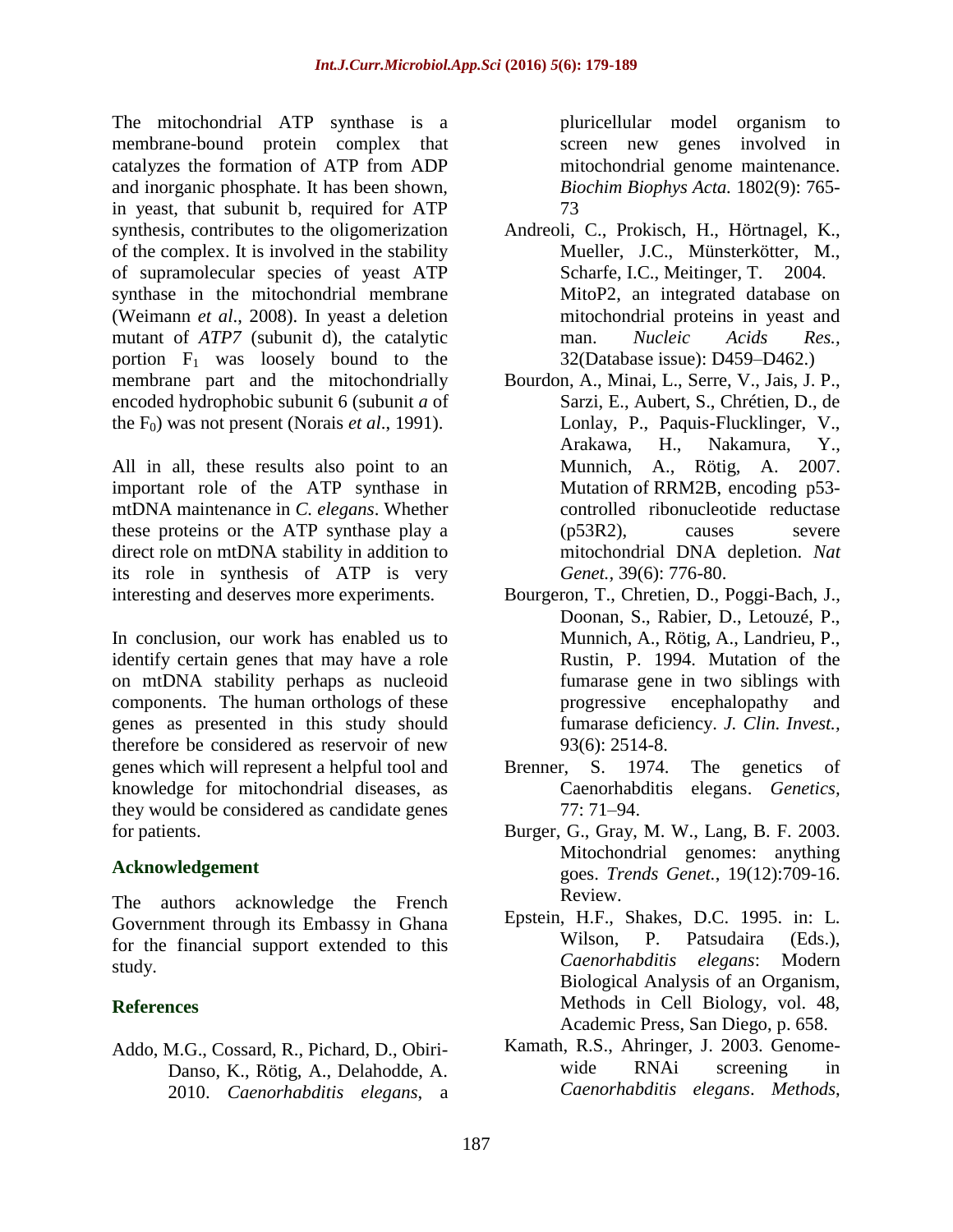30(4): 313–321.

- Kamath, R.S., Fraser, A.G., Dong, Y., Poulin, G., Durbin, R., Gotta, M., Kanapin, A., Le Bot, N., Moreno, S., Sohrman, M., Welchman, D.P., Zipperlen, P., Ahringer, J. 2003 Systematic functional analysis of the *Caenorhabditis elegans* genome using RNAi. *Nature*, 421: 231–237.
- Kruse, S.E., Watt, W.C., Marcinek, D.J., Kapur, R.P., Schenkman, K.A., Palmiter, R.D. 2008. Mice with mitochondrial complex I deficiency develop a fatal encephalomyopathy. *Cell Metab.,* 7(4): 312-20.
- Kucej, M., Butow, R.A. 2007. Evolutionary tinkering with mitochondrial nucleoids. *Trends in Cell Biol.,* 17: 586-592.
- Legros, F., Malka, F., Frachon, P., Lombès, A., Rojo M. 2004. Organization and dynamics of human mitochondrial DNA*. J. Cell Sci.,* 117: 2653–62.
- Norais, N., Promé, D.,Velours, J. 1991. ATP synthase of yeast mitochondria. Characterization of subunit d and sequence analysis of the structural gene ATP7. *J. Biol. Chem.,* 266(25): 16541-9.
- Papa, S., Scacco, S., Sardanelli, A.M., Vergari, R., Papa, F., Budde, S., van den Heuvel, L., Smeitink, J. 2001. Mutation in the NDUFS4 gene of complex I abolishes cAMPdependent activation of the complex in a child with fatal neurological syndrome. *FEBS Lett.*, 489(2-3): 259-62.
- Raimundo, N., Ahtinen, J., Fumić, K., Barić, I., Remes, A. M., Renkonen, R., Lapatto, R. Suomalainen, A. 2008. Differential metabolic consequences of fumarate hydratase and respiratory chain defects. *Biochim. Biophys., Acta.*, 1782(5): 287-94.
- Rolland, S.G., Lu, Y., David, C.N., Conradt,

B. 2009. The BCL-2-like protein CED-9 of *C. elegans* promotes FZO-1/Mfn1,2- and EAT-3/Opa1 dependent mitochondrial fusion. *J. Cell Biol.,* 186(4): 525-40.

- Ryohei, I., Kousuke, T., Yoshimi, S., Tomoko, S., Katsuyoshi, M., Toshihiko, O. 2008. An RNAi Screen for Mitochondrial Proteins Required to Maintain the Morphology of the Organelle in *Caenorhabditis elegans*. *J. Biochem.,* 143(4): 449-454.
- Rötig, A. 2010. Genetic bases of mitochondrial respiratory chain disorders. *Diabetes Metab.*, 36(2): 97-107.
- Rual, J.F., Ceron, J., Koreth, J., Hao, T., Nicot, A.S., Hirozane-Kishikawa, T., Vandenhaute, J., Orkin, S.H., Hill, D.E., van den Heuvel, S., Vidal, M. 2004. Toward improving *Caenorhabditis elegans* phenome mapping with an ORFeome-based RNAi library, *Genome Res.*, 14: 2162–2168.
- Saada, A., Shaag, A., Arnon, S., Dolfin, T., Miller, C., Fuchs-Telem, D., Lombes, A., Elpeleg, O. 2007. Antenatal mitochondrial disease caused by mitochondrial ribosomal protein (MRPS22) mutation*. J. Med. Genet.,* 44(12): 784-6.
- Sambrook, J., Fritsch, E.F., Maniatis, T. 1989. Molecular Cloning: A Laboratory Manual, Second Edition (Cold Spring Harbor, New York: Cold Spring Harbor Laboratory).
- Sardanelli, A.M., Technikova-Dobrova, Z., Speranza, F., Mazzocca, A., Scacco, S., Papa, S. 1996. Topology of the mitochondrial cAMP-dependent protein kinase and its substrates. *FEBS Lett. ,* 396(2-3): 276-8.
- Sarzi, E., Bourdon, A., Chretien, D., Zarhrate, M., Corcos, J., Slama, A.,